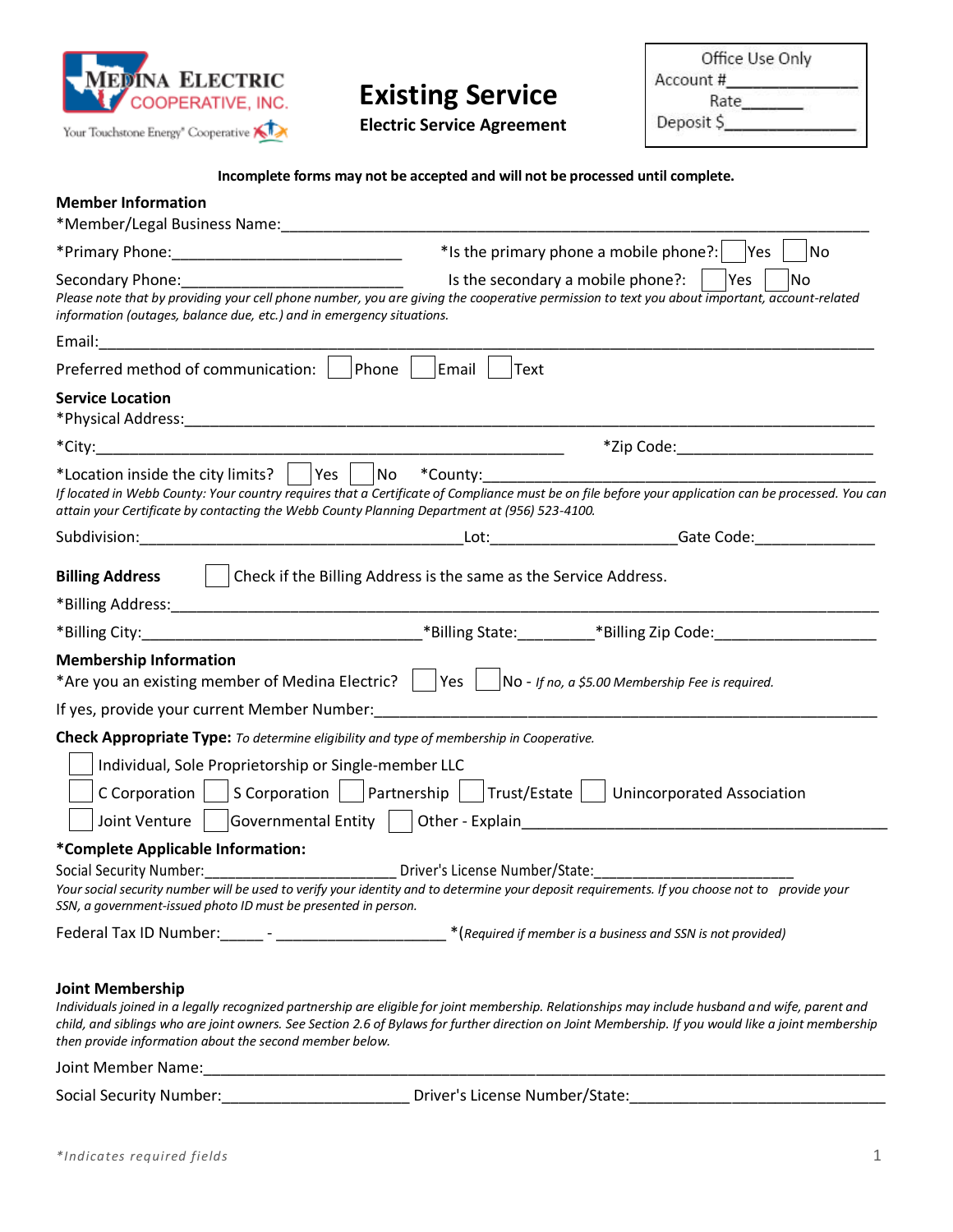

## **Existing Service**

**Electric Service Agreement**

Office Use Only  $\begin{array}{c}\n\text{Account } \text{\#} \quad \text{\_} \\
\text{Rate} \quad \text{\_} \\
\end{array}$ Deposit \$

| Meter present?<br>Yes - Meter #:<br>No-Transformer#:                                                                                                  |  |  |  |  |
|-------------------------------------------------------------------------------------------------------------------------------------------------------|--|--|--|--|
| No holidays or weekends<br>*Service Start Date:                                                                                                       |  |  |  |  |
| Yes<br>Security light present?<br><b>No</b>                                                                                                           |  |  |  |  |
| If yes - Do you want security light to remain / be active?<br>Yes<br><b>No</b>                                                                        |  |  |  |  |
| If no - Do you want information on installing a security light?<br>Yes<br>No                                                                          |  |  |  |  |
| *Do you want to enroll in Operation Round Up?<br>Yes<br>No                                                                                            |  |  |  |  |
| Cycle 1 (Due $21^{st}$ )<br>Cycle 2 (Due 28 <sup>th</sup> )<br><b>Prepaid Electricity</b><br>*Preferred Billing Cycle:                                |  |  |  |  |
| Cycle 3 (Due $7th$ )<br>Cycle 4 (Due $14^{\text{th}}$ )                                                                                               |  |  |  |  |
| Electricity will be predominantly used for: (Choose One)                                                                                              |  |  |  |  |
| Residential – Designate Type:       Primary Residence Occupied Full Time                                                                              |  |  |  |  |
| Weekend Home                                                                                                                                          |  |  |  |  |
| Other Residential Use - Describe:                                                                                                                     |  |  |  |  |
| Example: Residential water well, personal shed, personal hunting cabin, gate, etc.                                                                    |  |  |  |  |
| Farm or Ranch Business - Designate Type:                                                                                                              |  |  |  |  |
| $ Pivot - HP:$<br>$Irrigation - HP:$<br><b>Stock Water Well</b>                                                                                       |  |  |  |  |
|                                                                                                                                                       |  |  |  |  |
|                                                                                                                                                       |  |  |  |  |
| Commercial or Industrial - Electricity will be used for:                                                                                              |  |  |  |  |
| Example: Office, pump jack, manufacturing plant, etc.                                                                                                 |  |  |  |  |
| Other:                                                                                                                                                |  |  |  |  |
| Example: Church, school, cemetery, etc.                                                                                                               |  |  |  |  |
|                                                                                                                                                       |  |  |  |  |
| For Residential Accounts Only:                                                                                                                        |  |  |  |  |
| White<br>Ethnic Code:<br>American Indian or Alaska Native<br>Asian<br>Hispanic or Latino<br>Two or More Races                                         |  |  |  |  |
| Native Hawaiian or Pacific Islander<br><b>Black or African American</b><br>This information is used for federal reporting purposes.                   |  |  |  |  |
| Does your account need to be placed on the Life Support Registry?<br> Yes<br>No                                                                       |  |  |  |  |
| Physician's note required. Information and form are located at MedinaEC.org, in the office, or can be mailed to you by request. It is the applicant's |  |  |  |  |
| responsibility to obtain and submit the appropriate documentation. Without all forms, your account will not be placed on the registry.                |  |  |  |  |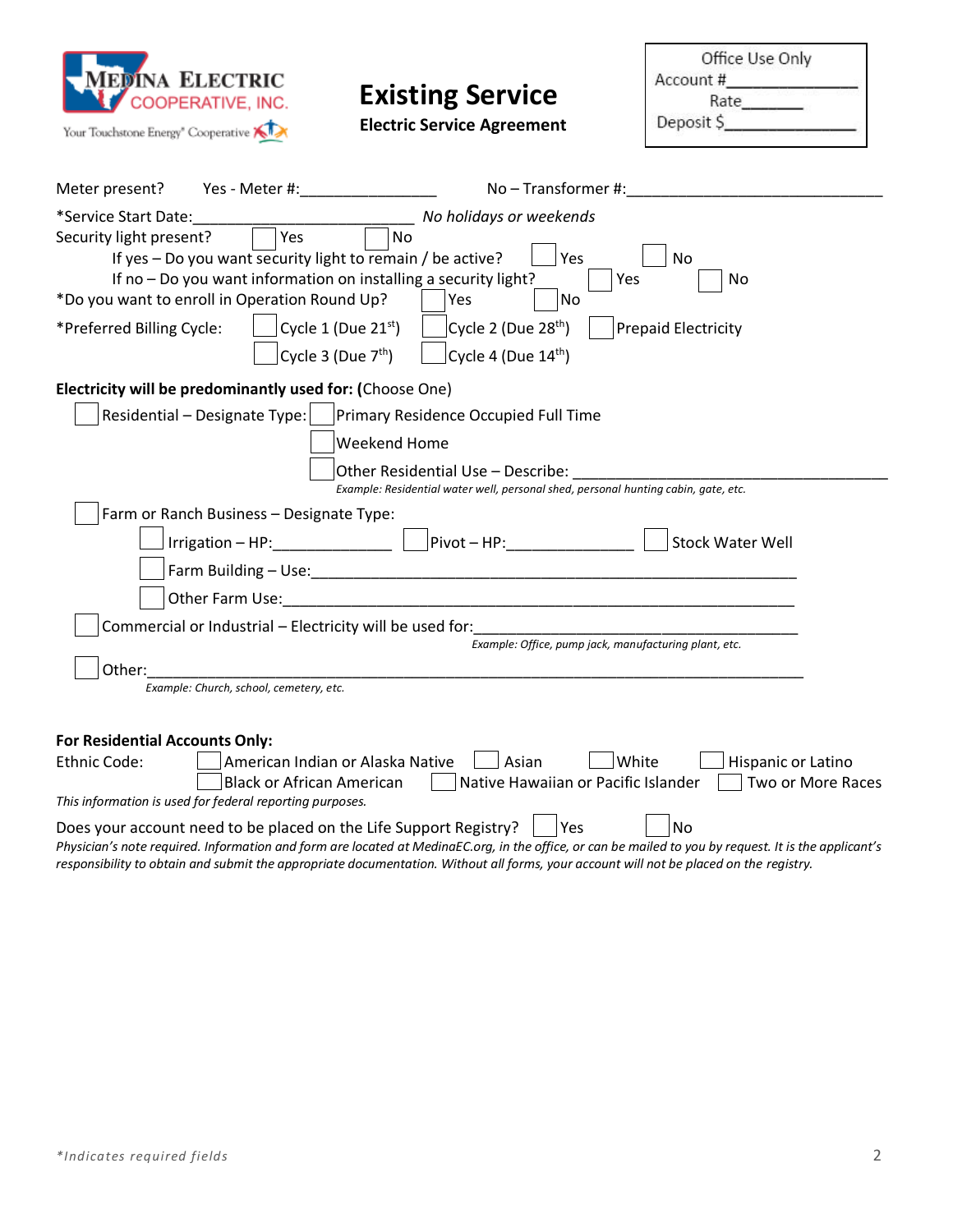

Your Touchstone Energy<sup>®</sup> Cooperative

## **Existing Service**

| <b>Electric Service Agreement</b> |  |
|-----------------------------------|--|
|-----------------------------------|--|

| Office Use Only |  |
|-----------------|--|
| Account#        |  |
| Rate            |  |
| Deposit \$      |  |
|                 |  |

THIS AGREEMENT ("Agreement") is between Medina Electric Cooperative, Inc. ("Seller"), a Texas electric cooperative corporation, and the undersigned ("Member"). Seller and Member are collectively referred to as the "Parties" and each individually as a "Party." Capitalized words are defined terms. If not found in the document below, their definitions can be found in the cooperative's Tariff or Bylaws. In consideration of compensation to be paid by Member to Seller hereunder, and the mutual covenants, agreements and obligations of the parties hereinafter set forth, the undersigned Parties agree as follows:

#### 1. SERVICE.

Seller shall use reasonable diligence to provide electric energy service to the Member's Service Location at the particular point where electric energy first leaves the line or equipment owned by the Seller and enters the Member's service entrance conductors. When electric energy becomes available, the Member will purchase all electric energy required to be used at the Service Location from Seller and use such electric energy exclusively for the operation of Member's equipment. Seller may limit the amount of electric energy to be furnished, as indicated in the Service Rules and Regulations of the Seller. Member understands that the voltage and frequency of electric energy provided may vary within the standards set forth in the Seller's Service Rules and Regulations. Nothing contained herein shall prohibit the Member from safely using electric energy generated by Member owned energy resources (e.g. solar).

#### 2. RATES.

Member shall pay for electric service in accordance with the Seller's standard tariff schedules in effect for like conditions of service to the class of service furnished hereunder. If Member's service is misclassified, whether because of misrepresentation of the facts or otherwise, Seller reserves the right to apply the correct rate schedule and adjust prior and future billings accordingly, and to take other action which may include requiring the Member to make a cash contribution in aid of construction for facilities. If any tariff or rate is changed by the Seller, or by order or consent of any regulatory authority having a jurisdiction thereof whether or not at the request of the Seller, such changed tariff, rate or redefined class of service shall be applicable to service provided hereunder from and after the effective date of such change. Member shall pay a minimum charge each month for having service available irrespective of whether or not any energy is actually used. Irrigation account yearly minimums will be billed and paid in equal monthly installments.

#### 3. BILLING AND PAYMENT.

Periodically, Seller will render to the Member a statement for services rendered. The Member shall pay the total amount shown on such statement within sixteen (16) days from its date. Payment may be made to Seller in person, electronically or by mail at the offices of the Seller. The initial monthly billing period shall start when power is made available to the customer.

#### 4. BREACH.

A Party breaches this Agreement by failing or refusing to perform a material obligation.

- 4.1 Discontinuance of Service. Seller may discontinue service if the Member has breached any portion of this Agreement by failure to make timely payment or failure or refusal to perform any of Member's obligations, and the Seller has given the Member notice, if required, in accordance with the service rules and regulations of the Seller regarding Discontinuance of Service, as they are now or may hereafter be amended. Member hereby waives any and all damages which result as a consequence of such discontinuance of service. Seller shall not be liable for any damages of any kind or character resulting from discontinuance or disconnection made pursuant to Seller's rules governing discontinuance of service.
- 4.2 Other Legal Remedies. At Seller's option, if Member becomes delinquent in the payment of his or her account, Seller may declare the remaining minimum amount for the remaining term of this Agreement due and may exercise legal action in a court of competent jurisdiction to obtain judgment or other legal or equitable relief. If Seller hires an attorney for collection of Member's account, Member agrees to pay all reasonable attorney's fees and collection expenses incurred in such matter.

#### 5. MEMBERSHIP AND MEMBER'S INSTALLATION.

Member shall pay the membership fee, take any action that may be required to qualify as a member, comply with and be bound by the provisions of the Seller's Articles of Incorporation and by-laws as well as Seller's rules and regulations as may from time to time be adopted by the Seller. The electric service contracted for herein is to be provided and taken in accordance with the provisions of this Agreement, and the Seller's service rules, regulations and tariffs, including any and all amendments that may hereafter be approved or ordered. SAID SERVICE RULES, REGULATIONS AND TARIFFS ARE A PART OF THIS AGREEMENT TO THE SAME EXTENT AS IF FULLY SET OUT HEREIN AND ARE ON FILE AND AVAILABLE AT THE SELLER'S OFFICE IN HONDO, TEXAS. Member warrants that his or her installation at the Service Location (including all conductors, switches, equipment, wiring and protective devices of any kind or character) is constructed in accordance with the National Electrical Safety Code of the American Standards Association, as well as, applicable laws, ordinances, and Seller's wiring specifications. Member also warrants that Member's installation will be maintained in such a manner as to conform to such standards.

#### 6. EASEMENTS AND RIGHT OF ACCESS.

Member shall grant or secure for the Seller, at the Member's expense, any rights of way on property owned or controlled by the Member and to provide suitable space on such premises for installation of facilities where such rights of way and space are necessary to provide electric service to the Member. The Seller's representatives, employees and assigns are hereby granted rights of ingress and egress to the Member's premises at all reasonable times for the purpose of inspection of facilities, providing service, and in order to carry out the provisions thereof, together with the right of ingress and egress over Member's adjacent lands to or from said right of way for the purpose of constructing, improving, reconstructing, repairing, inspecting,

patrolling, maintaining, and removing said power line and appurtenances; the right to relocate said line in the same relative position to any adjacent road if and as widened in the future; the right to trim or cut down trees or shrubbery to the extent necessary to prevent possible interference within the operation of said line or to remove possible hazard thereto, and the right to remove, or to prevent the construction of, for a distance of twenty (20) feet on each side of the actual center of said line, any or all buildings, structures or other obstructions which may endanger or interfere with the efficiency, safety or convenient operation of said line and its appurtenances. If such buildings, structures or other obstructions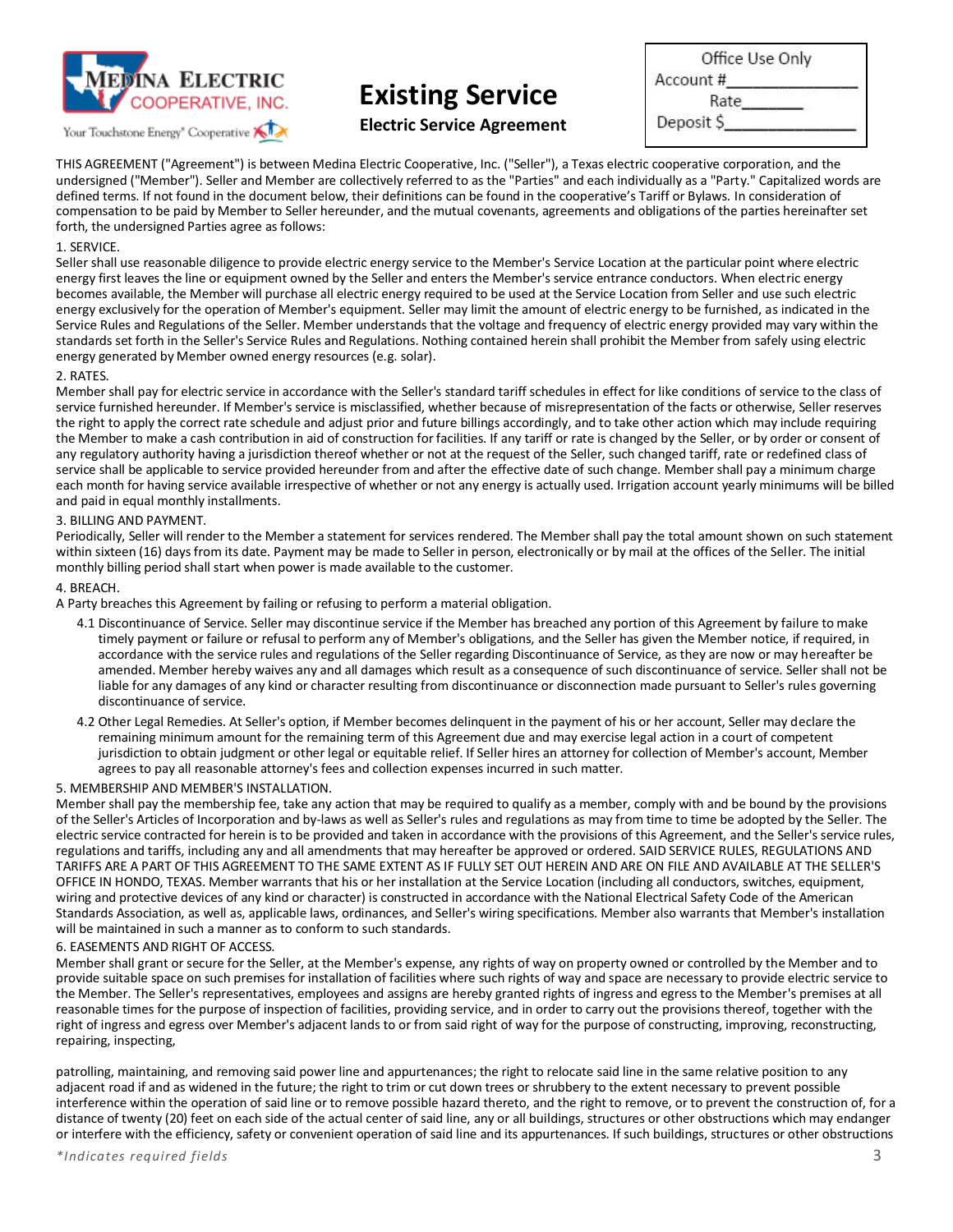

Your Touchstone Energy<sup>®</sup> Cooperative

# **Existing Service**

| Office Use Only |  |
|-----------------|--|
| Account#        |  |
| Rate            |  |
| Deposit \$      |  |

**Electric Service Agreement**

are constructed by the Member within the forty (40) foot space described above without prior written consent of the Seller, then the Seller shall have the right to remove same from such space and Member agrees to pay the Seller the reasonable cost of such removal, and this Agreement, together with other provisions of this grant, shall constitute a covenant running with the land for the benefit of the Seller, its successors and assigns. Failure to provide unrestricted access for the above purposes shall be cause for discontinuance of service.

#### 7. CONTINUITY OF SERVICE.

Seller shall use reasonable diligence to provide constant and uninterrupted electric power, however, if electric power or service should fail or be interrupted, or become defective, or be reduced through an act of God, governmental authority, action of the elements, public enemy, terrorism, accident, strikes or labor trouble, maintenance, repair or upgrading work, or any cause beyond the reasonable control of the Seller, the Seller shall not be liable under the provisions of this Agreement.

#### 8. LATE PAYMENT CHARGE.

In the event Member fails to pay Seller's monthly billing when due, said bill will become delinquent and a 5% late payment fee will apply.

#### 9. TERM OF AGREEMENT.

Upon acceptance by the Seller, this document shall constitute an agreement between the Member and the Seller. The initial term shall be one year from the date service is made available if Member is given a line extension credit, or one month if no line extension credit is given. After the initial term, this Agreement shall remain in effect until terminated by either Party in accordance with the Seller's service rules and regulations. Termination shall not relieve Member of any obligation to Seller arising before termination.

#### 10. NOTICES.

All notices required to be given under the terms and provisions of this Agreement may be given by mailing such notice to the other Party by United States mail addressed to the Party at the Party's last known mailing address. The notice shall bear the dates of its mailing, and shall be effective on and after such date.

#### 11. EFFECTIVE DATE.

Not-withstanding anything contained herein, this Agreement shall not become effective and is not binding until executed by the Seller and the Member.

#### 12. WAIVER.

No waiver, expressed or implied, to any breach of any one of the covenants or agreements hereof shall be deemed to be a waiver of any subsequent breach. Failure of Seller to discontinue service shall not constitute a waiver of Seller's right to discontinue service. Each day Member fails to pay Seller's invoice after payment is due shall constitute a separate breach of this Agreement.

#### 13. ASSIGNMENT.

This Agreement shall not be assigned by the Member, except in accordance with the Articles, Bylaws, and rules and regulations of the Seller. This Agreement shall inure the benefit of the Seller's successors and assigns.

#### 14. METER TAMPERING.

In the event the Seller reasonably determines that its meter or equipment has been tampered with or bypassed, Seller may disconnect service and/or estimate electric energy consumed. The Member agrees to pay any statement or statements reflecting the highest estimated usage of electricity by the Member for the longest period of time such tampering or bypassing may have continued plus all labor, material and equipment necessary to repair or replace damaged facilities. A minimum charge for meter tampering is established in the Seller's tariffs and will be assessed.

#### 15. DISCLAIMER OF WARRANTIES.

SELLER MAKES NO WARRANTIES WHATSOEVER WITH REGARD TO THE PROVISION OF ELECTRIC DISTRIBUTION SERVICE AND DISCLAIMS ANY AND ALL WARRANTIES, EXPRESS OR IMPLIED, INCLUDING BUT NOT LIMITED TO WARRANTIES OF MERCHANTABILITY OR FITNESS FOR A PARTICULAR PURPOSE, NOTWITHSTANDING ANY COURSE OF PERFORMANCE OR USAGE OR TRADE, OR LACK THEREOF, THAT MAY BE INCONSISTENT WITH THIS SECTION.

#### 16. MEMBER INDEMNITY - INTERFERENCE WITH CONTRACT.

Member warrants that the negotiation, execution or performance of the Agreement does not breach any of Member's other contracts and is not prohibited by any of Member's other contracts, and that there is not any other supplier of Member with a contractual right to supply electrical distribution service to the Service Location at the time this Agreement is executed.

#### 17. ENTIRE AGREEMENT, MODIFICATION, SEVERABILITY, INTERSTATE OPERATIONS, LAW GOVERNING:

- 17.1 Entire Agreement. This Agreement constitutes the entire agreement and understanding between the parties respecting construction of electric utility facilities and distribution (wires) service to the Member's Premises. There are no prior agreements or understandings between the parties respecting the electric service described herein. Seller, its agents and employees have made no representations, promises, or made any inducements, written or verbal, which are not contained herein. The Parties are not bound by or liable for any statement, representation, promise, inducement, understanding, or undertaking of any kind or nature (whether written or oral) with regard to the subject matter hereof not set forth or provided for herein. Member agrees that it is not relying on any statement not herein contained. This Agreement replaces all prior agreements and undertakings, oral or written, between the Parties with regard to the subject matter hereof. It is expressly acknowledged that the Parties may have other agreements covering other services not expressly provided for herein, which agreements are unaffected by this Agreement.
- 17.2 Modification in Writing. This Agreement may be amended only upon mutual agreement of the Parties, which amendment will not be effective until reduced to writing and executed by the Parties.
- 17.3 Severability. If any provision of this Agreement is determined to be void, unenforceable, or in violation of law, such provision shall be severed from this Agreement and the remaining provisions of this Agreement shall continue to be binding on the parties.